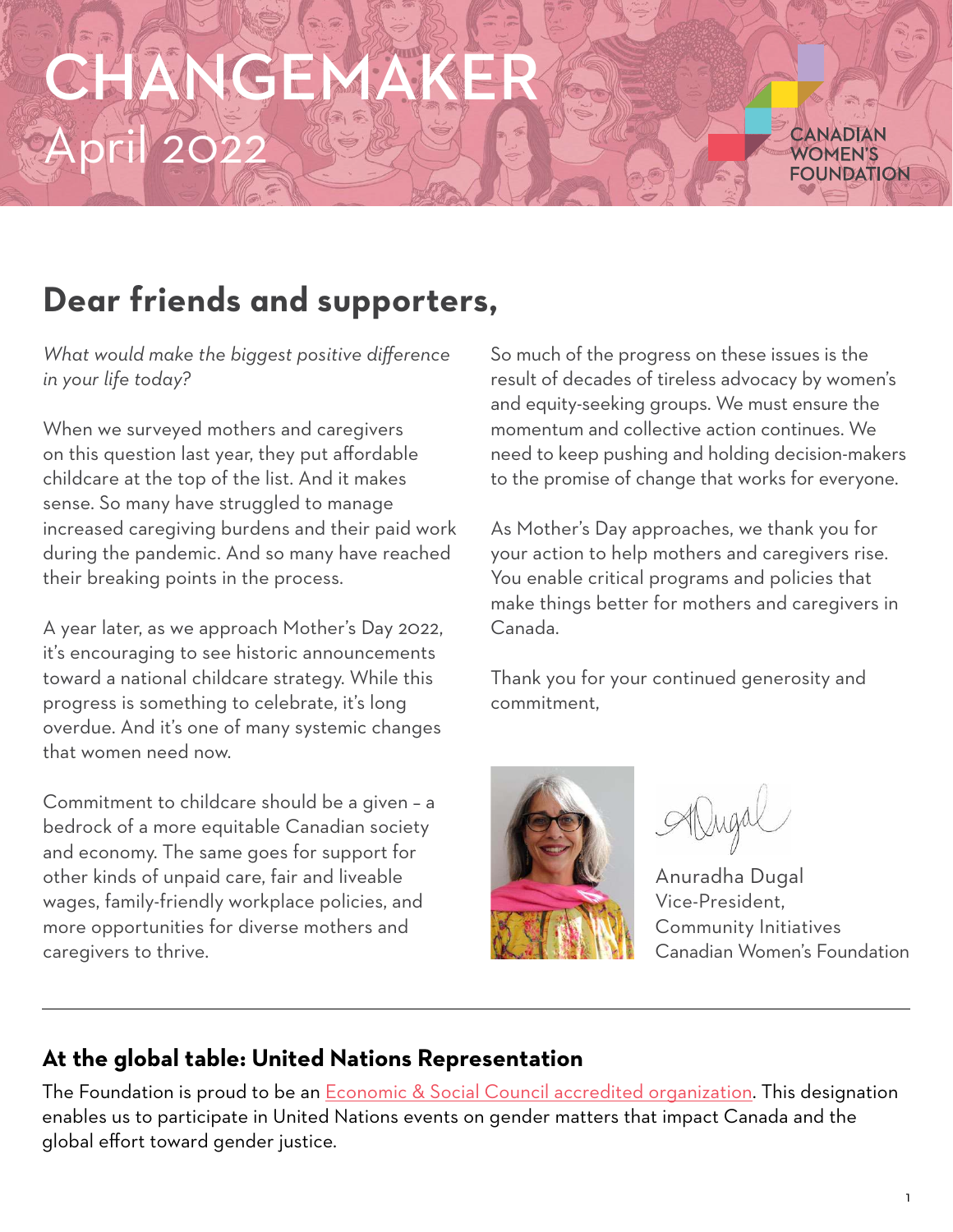## **You're Part of The Mother Rising**

**Honour the mother/caregiver in your life:** Visit [The Mother Rising](https://canadianwomen.org/the-mother-rising/) to honour your mother or caregiver by giving an impactful donation in tribute. An e-card will be sent directly to the recipient.

**Share your own experience:** If you're a mother/ caregiver, take the [survey](https://www.surveymonkey.com/r/MMWYJK2) on how you're impacted in 2022.

You can also tell us your thoughts and hear from others at one of the following **Foundation insight forums**:

**April 26**, 7:30 - 8:30 p.m. ET. May 4, 7:30 - 8:30 p.m. ET. **May 5**, 1 – 2 p.m. ET.

| Register |
|----------|
| Register |
| Register |

WHEN MOTHERS RISE. THEY LIFT THE WORLD. Thank you for helping me rise. Happy Mother's Day!

**Shop for gifts:** Go to our [Shop With Purpose](https://canadianwomen.org/get-involved/shop/) page and support the work of the Foundation by purchasing a gift from our giving partners.

And please share The Mother Rising with your networks to ensure we can rally support across the country for the services and supports diverse mothers need to thrive.

### **You made moves on International Women's Day**

In celebration of March 8, you made moves for gender justice and we're so grateful to you for taking action!

#### **600+**

More than 600 people attended or watched our virtual International Women's Day event about [Corporate Citizenship for Gender Equality.](https://youtu.be/TkqjBdbs2NA)

#### **Launched**

The [Rosemary Brown Giving Collective](http://support.canadianwomen.org/site/Donation2?df_id=2446&mfc_pref=T&2446.donation=form1&mfc_pref=T&s_locale=en_ca) is bringing together hundreds of like-minded monthly donors, who share the late Honourable Rosemary Brown's tireless commitment to gender justice.

#### **\$200,000+**

Generous donors contributed more than \$200,000 to support systems change work and Grantee Partners who are focused on gender justice issues.

#### **20,000**

20,000 people joined our [Signal for Help](https://action.canadianwomen.org/signal-responder)  [Responders](https://action.canadianwomen.org/signal-responder) community to help end gender-based violence.

You are part of an incredible, engaged, and hardworking community acting to dismantle barriers to a better future. Thank you!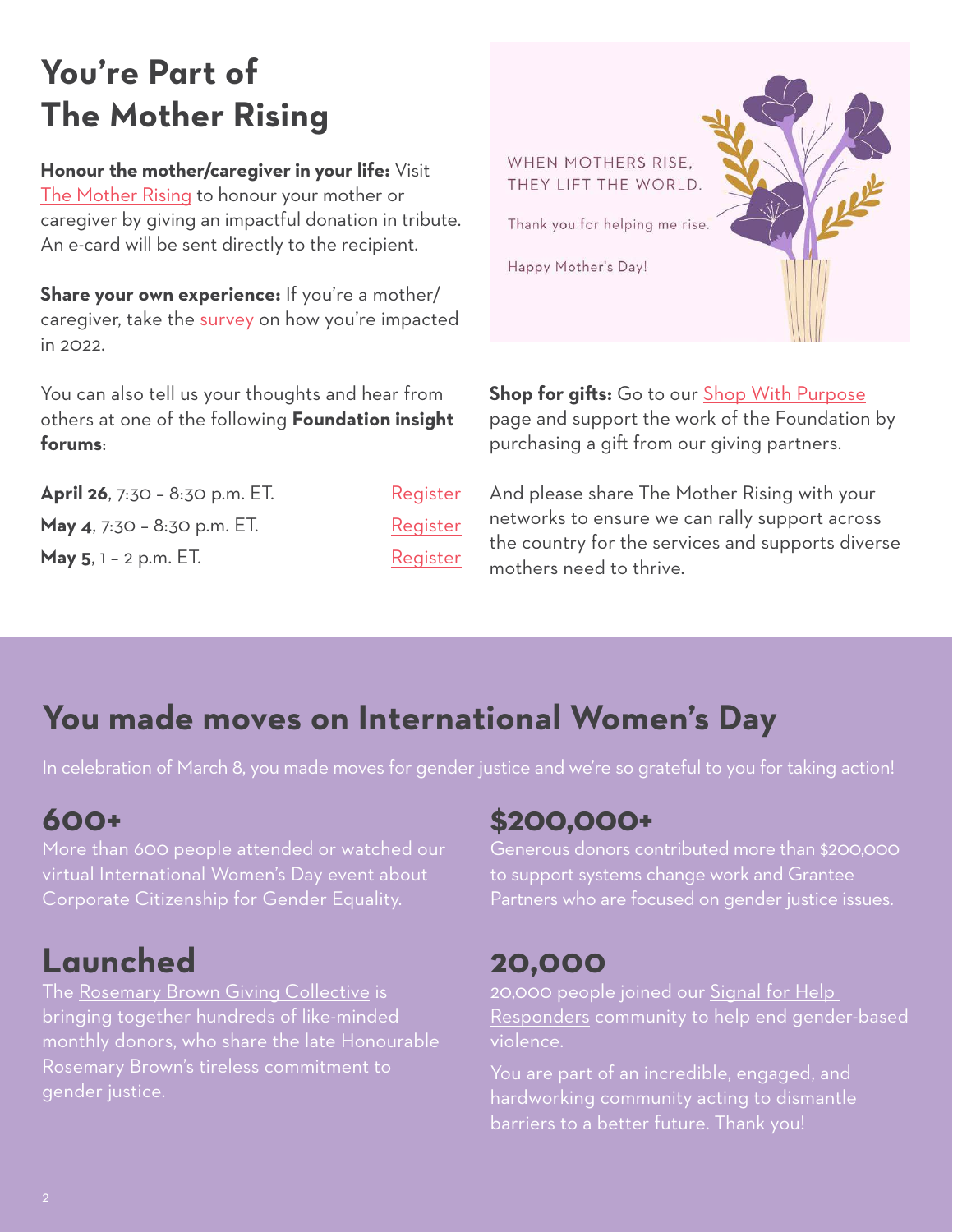#### **Grantee Partner spotlight: Roxana Fazli at Women's Economic Council**

When Roxana Fazli moved from Iran to Newfoundland in 2019, she encountered challenges that many newcomers face. Simply trying to get basic tasks done in a new country, with a young child and no relatives or support system, was eyeopening.

"Sometimes I would think 'I'm so alone, I don't have anyone here,' but my experiences help me understand what other immigrant women are facing." As a project manager at the Women's Economic Council, she's now working to reduce those barriers.

Newcomer women often struggle to access key services for finding work or starting a business – like getting advice on legal issues, insurance, and marketing. Fazli said obstacles including language, digital literacy, lack of access to childcare, as well as past experiences of trauma, can block newcomer women's paths forward. The pandemic only increased burdens related to childcare and health; she says one program participant was told she had to pick her child up from school because of mild cold symptoms on the same day she had a job interview.

Your donations have made it possible for the Council to bridge the gaps between immigrant women and the services available to support them. The Council will also offer training to community service providers so that they can better support newcomers. Immigrant women are contributing through co-designing the project



activities and volunteering in the communication team. The Council is also partnering with cooperative business organizations to explore the viability of this business model for newcomer women and mothers.

"I hope that this project will make more organizations really open to helping immigrant women and mothers," Fazli says.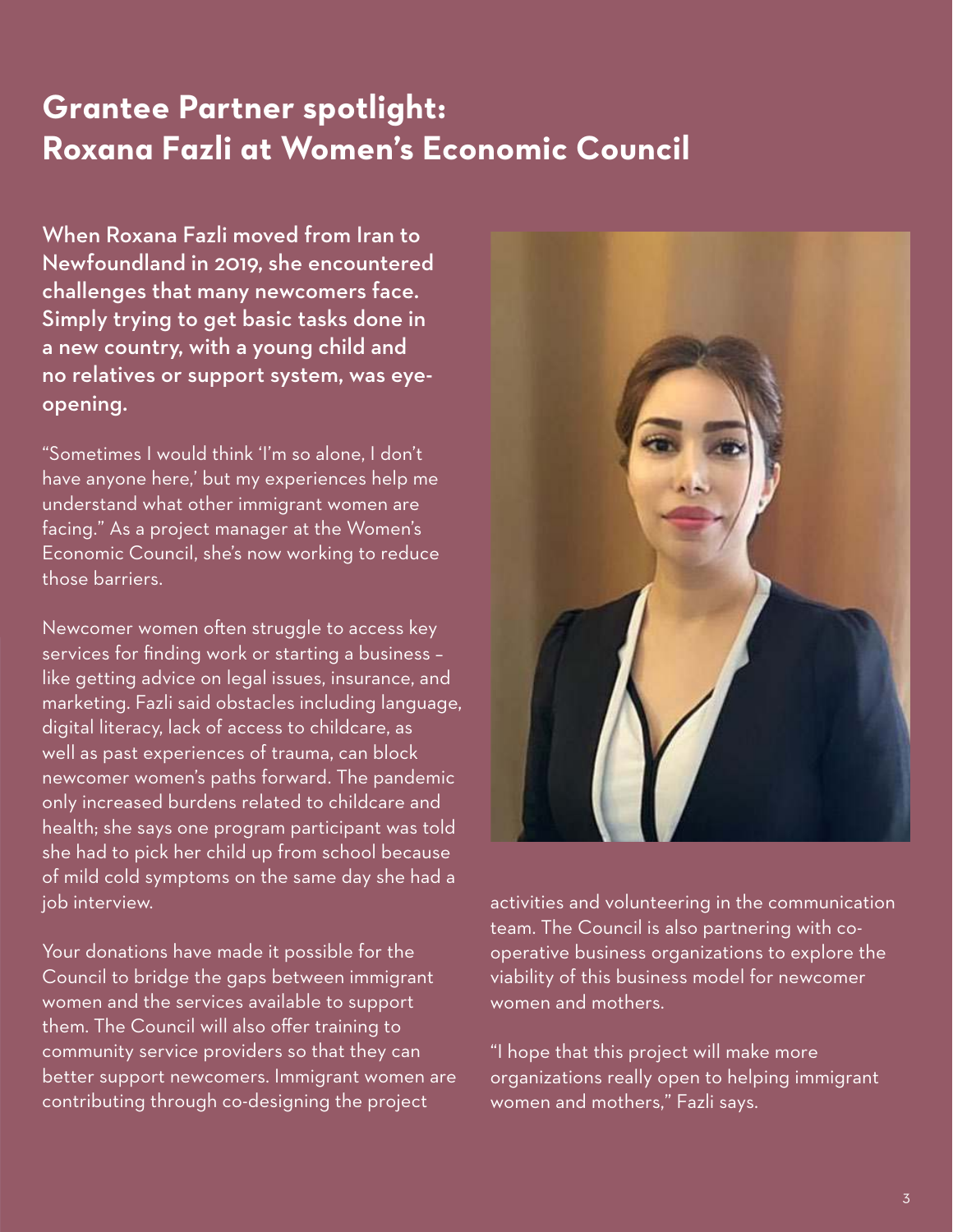#### **Supporter spotlight: Katherine Blake of the Rosemary Brown Giving Collective**

Katherine is a member of the Rosemary Brown Giving Collective, the community of generous monthly donors at the Canadian Women's Foundation who share a tireless commitment to gender equality.

"It's not a big amount," she says, "it's like the cost of a coffee a day. It was a no brainer to give to the Foundation, to go towards something meaningful."

Katherine has been a monthly donor since 2016. "I know I have had a privileged life and that so many others have not had the type of support I have had. I support because I know the



'Until all of us have made it, none of us have made it." The Honourable Rosemary Brown (1930-2003)

*Katherine Blake with her granddaughter.*

Foundation helps level the playing field." She's also mindful of the impact her giving can have for the next generation. "The Foundation moves things positively forward … that's the world I want to live in. It's also about supporting the future my granddaughter will live in."

Thank you, Katherine, for being a part of this special community of changemakers!

## **The Slaight Family Foundation responds to higher risks of gender-based violence**

Amid rising rates of gender-based violence and femicide, the Slaight Family Foundation donated \$1.5 million to launch the new "Slaight Family Foundation Ending Gender-Based Violence in Critical Communities Grant" at the Canadian Women's Foundation. This incredibly generous gift responds to the reality that, in the pandemic context, risk of abuse such as intimate partner violence has spiked everywhere, including urban centres throughout Canada. Ramping up granting in urban settings to meet this elevated



risk and address barriers to safety like lack of affordable housing and high costs of living is essential. The Slaight Family Foundation will enable us to fund 12 new urban-oriented projects in August 2022, prioritizing those that are run by for and by marginalized communities.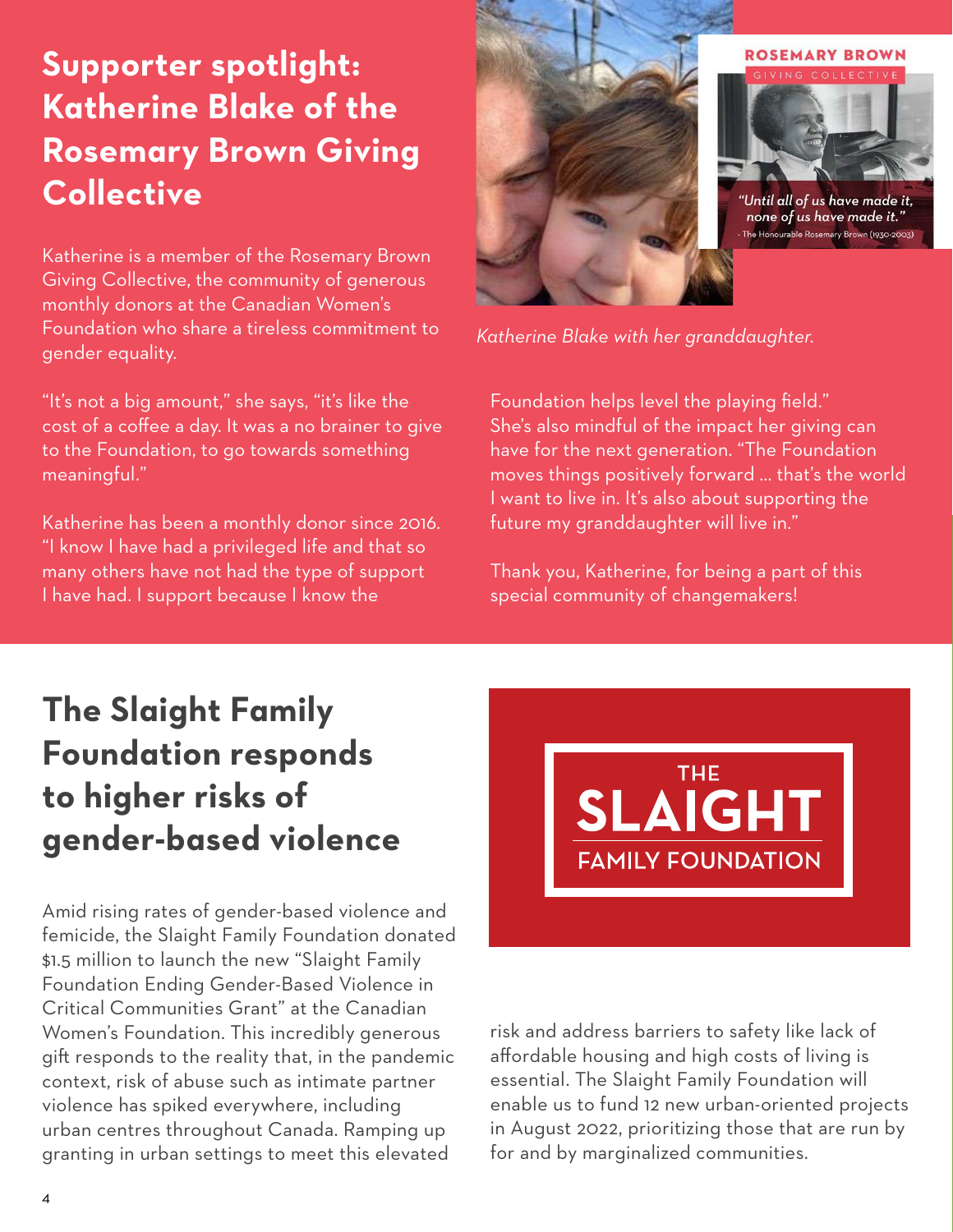#### **Corporate partner: TD**

So many barriers block women's journeys out of poverty: sexism, racism, ableism, and homophobia to name a few. But entrepreneurship opportunities can help them chart their own ways forward.

That's why the Foundation is so thankful to our longtime corporate donor TD Bank Group for their recent commitment of \$500,000 to support programs that help women living on low incomes to start their own businesses.

"It was my dream to have my own business and with this program I have been able to figure out my way," said a participant at the Employment My Way program, delivered by the YWCA Moncton



in New Brunswick. "The facilitator provided us with all the necessary information and guidance to help build up not only our businesses, but also our confidence, and belief in ourselves, our power, and ability to go forward."

By supporting such programs, TD is committed to helping build women's financial confidence.

Thank you, TD, for empowering women to move forward!

#### **Volunteer spotlight: Signal for Help Responder, Ruby Bahugun**

Ruby Bahugun wants to help end gender-based violence. Motivated by her own experience of leaving an abusive marriage and becoming a single parent, she signed up to be a [Signal](https://action.canadianwomen.org/signal-responder)  [for Help Responder](https://action.canadianwomen.org/signal-responder). She wants to be ready to proactively address any signal of abuse and support people in her life who might be at risk of violence, especially within her own South Asian community.

"As I continue my journey to rebuilding myself, I have noticed the uphill battle with culture and the stigma associated with abuse, which is why I decided to become a Signal for Help Responder," she says. "I hope to raise awareness and help anyone that may feel that their situation can't get better. I want to provide them that hope because no one deserves abuse in any form."

And in February 2022, Ruby took it to the next level when she did a live media interview with OMNI News Punjabi Edition to build awareness about gender-based violence and the Canadian Women's Foundation.

Thank you, Ruby!



**Have you joined the growing community of [Signal for Help Responders](https://action.canadianwomen.org/signal-responder)**, now 20,000 strong? Please sign up online to start the learning journey and spread the word on changing our culture of stigma and silence to a culture of support for survivors!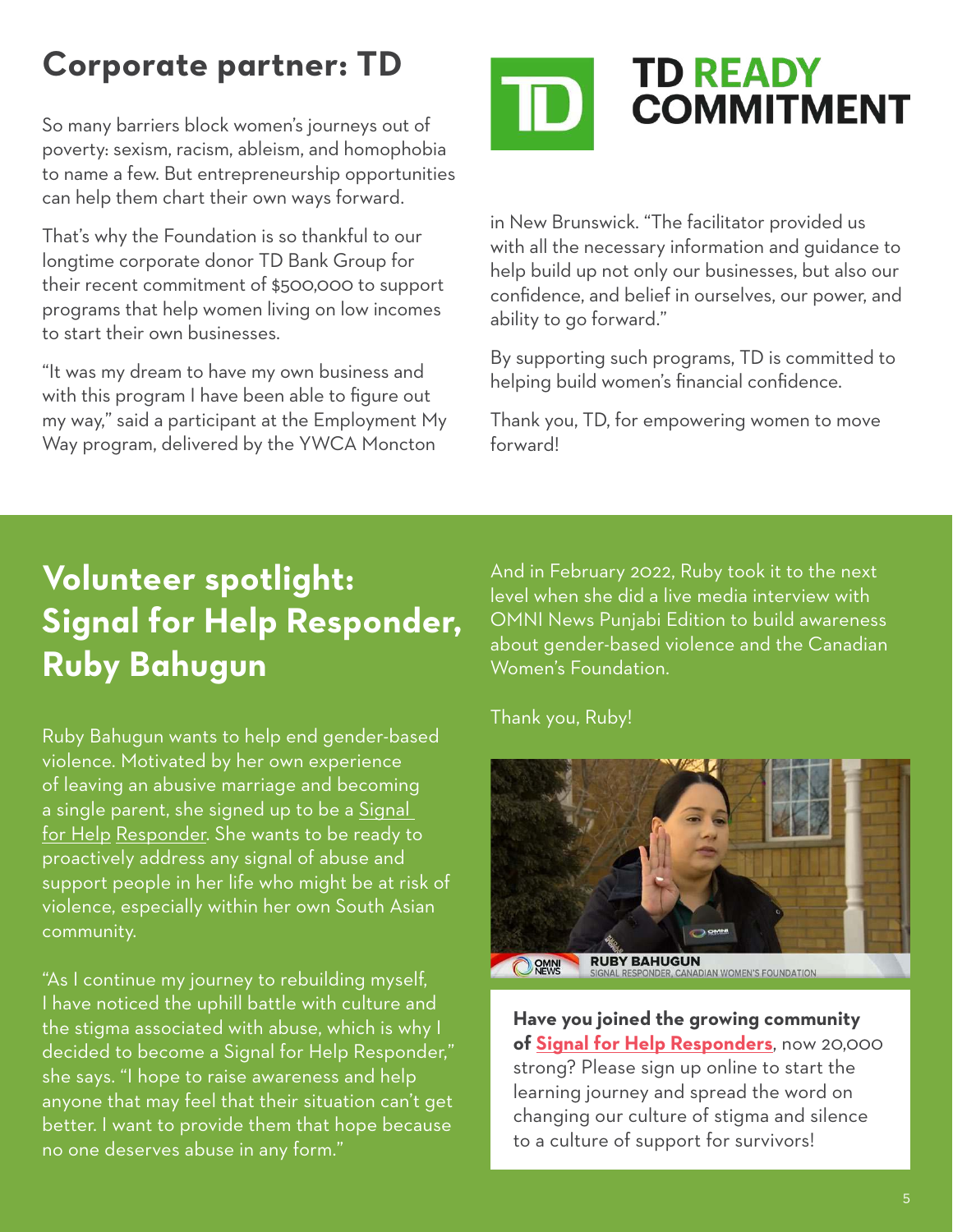### **Get Inspired at the Women + Wealth Gala on May 14**

This year's Women + Wealth Gala, which raises funds to benefit the Foundation, has been re-scheduled to Saturday, May 14. The event, happening at the Edmonton Convention Centre, features an exciting lineup of speakers including Schitt's Creek star Catherine O'Hara, who will join remotely from her home in California. Inperson speakers include entrepreneur Kristina Botelho, Indigenous wellness advocate Shayla Stonechild, and emcee Carrie Doll. They'll share their journeys to success, aiming to inspire those on their way to becoming passionate leaders in businesses, organizations, governments, schools and communities. Guests will enjoy a threecourse meal, gift bag, and access to the event reception. Even if you can't attend the event in Edmonton, you can buy tickets to access the livestream. The first 100 virtual ticket purchasers receive a 20% discount.



## **MARK BULGUTCH** with a foreword by PETER MANSBRIDGE **Inspiring Canadians** FORTY BRILLIANT CANADIANS & their VISIONS for the NATION

#### **A brilliant vision for gender justice**

"I see a country where everyone matters," says Paulette Senior, President and CEO of the Canadian Women's Foundation, in the new book Inspiring Canadians: Forty Brilliant Canadians and their Visions for the Nation, by Mark Bulgutch with Peter Mansbridge (Douglas & McIntyre). "And when something gets in your way, whether it's violence or racism or homophobia or sexism, I want the kind of Canada that steps up and says that's not okay." In her feature section of the book, Paulette describes how the barriers she faced growing up ignited her interest in advocating for a more just and equal Canada – and where we are in that journey today.

#### **Special Changemaker Giveaway!**

Enter for a chance to win a free copy of the book: [Bit.ly/CWFbookgiveaway](https://www.surveymonkey.com/r/52TB6DQ)